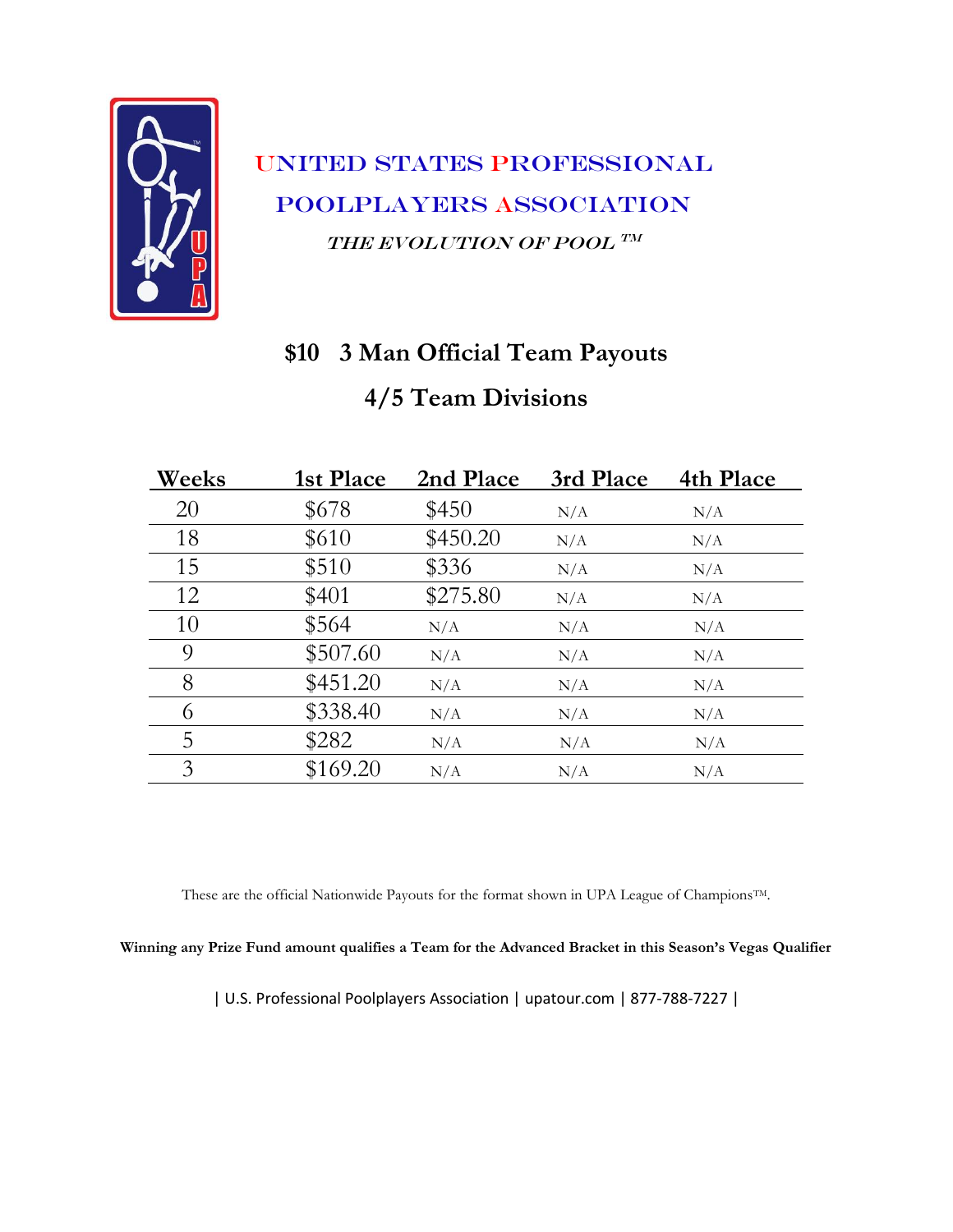

#### **\$10 3 Man Official Team Payouts**

#### **6/7 Team Divisions**

| Weeks | 1st Place | 2nd Place | 3rd Place | 4th Place |
|-------|-----------|-----------|-----------|-----------|
| 21    | \$1066    | \$710.610 | N/A       | N/A       |
| 20    | \$1015    | \$677     | N/A       | N/A       |
| 15    | \$760     | \$509     | N/A       | N/A       |
| 14    | \$710     | \$474.40  | N/A       | N/A       |
| 10    | \$506     | \$340     | N/A       | N/A       |
| 9     | \$456     | \$305.10  | N/A       | N/A       |
|       | \$355     | \$237.20  | N/A       | N/A       |
| 5     | \$423     | \$170     | N/A       | N/A       |

These are the official Nationwide Payouts for the format shown in UPA League of ChampionsTM.

**Winning any Prize Fund amount qualifies a Team for the Advanced Bracket in this Season's Vegas Qualifier**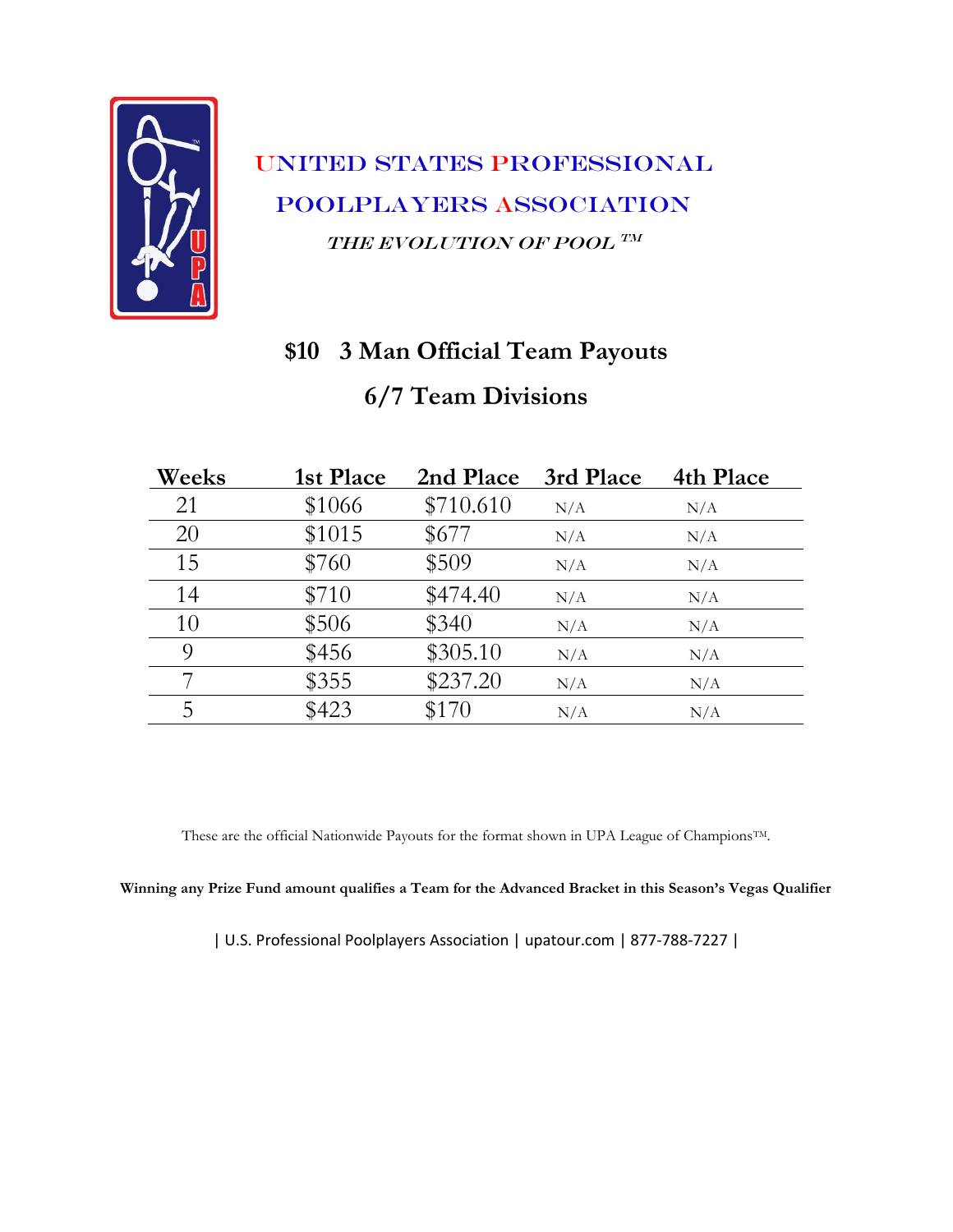

# **\$10 3 Man Official Team Payouts 8/9 Team Divisions**

| Weeks | 1st Place | 2nd Place | 3rd Place | 4th Place |
|-------|-----------|-----------|-----------|-----------|
| 21    | \$1185    | \$710     | \$473.80  | N/A       |
| 18    | \$1015    | \$609     | \$406.40  | N/A       |
| 14    | \$790     | \$475     | \$314.20  | N/A       |
|       | \$610     | \$295     | N/A       | N/A       |
|       | \$474     | \$315.60  | N/A       | N/A       |

These are the official Nationwide Payouts for the format shown in UPA League of Champions<sup>TM</sup>.

**Winning any Prize Fund amount qualifies a Team for the Advanced Bracket in this Season's Vegas Qualifier**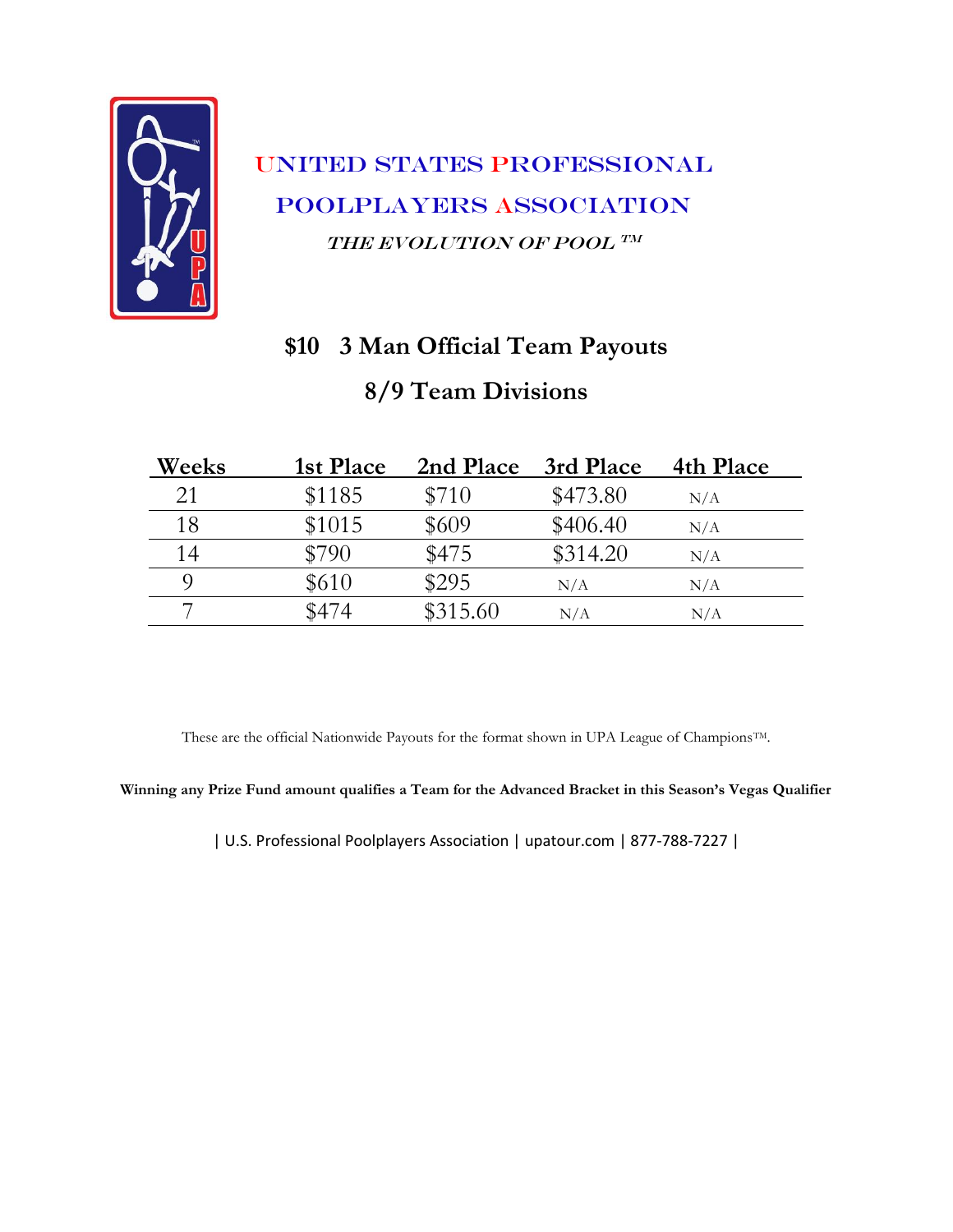

# **\$10 3 Man Official Team Payouts 10/11 Team Divisions**

| Weeks | 1st Place | 2nd Place | 3rd Place | 4th Place |
|-------|-----------|-----------|-----------|-----------|
| 22    | \$1240    | \$930     | \$620     | \$312     |
| 18    | \$1270    | \$760     | \$508     | N/A       |
| 11    | \$875     | \$466     | \$310     | N/A       |
|       | \$635     | \$380     | \$254     | N/A       |

These are the official Nationwide Payouts for the format shown in UPA League of Champions<sup>TM</sup>.

**Winning any Prize Fund amount qualifies a Team for the Advanced Bracket in this Season's Vegas Qualifier**